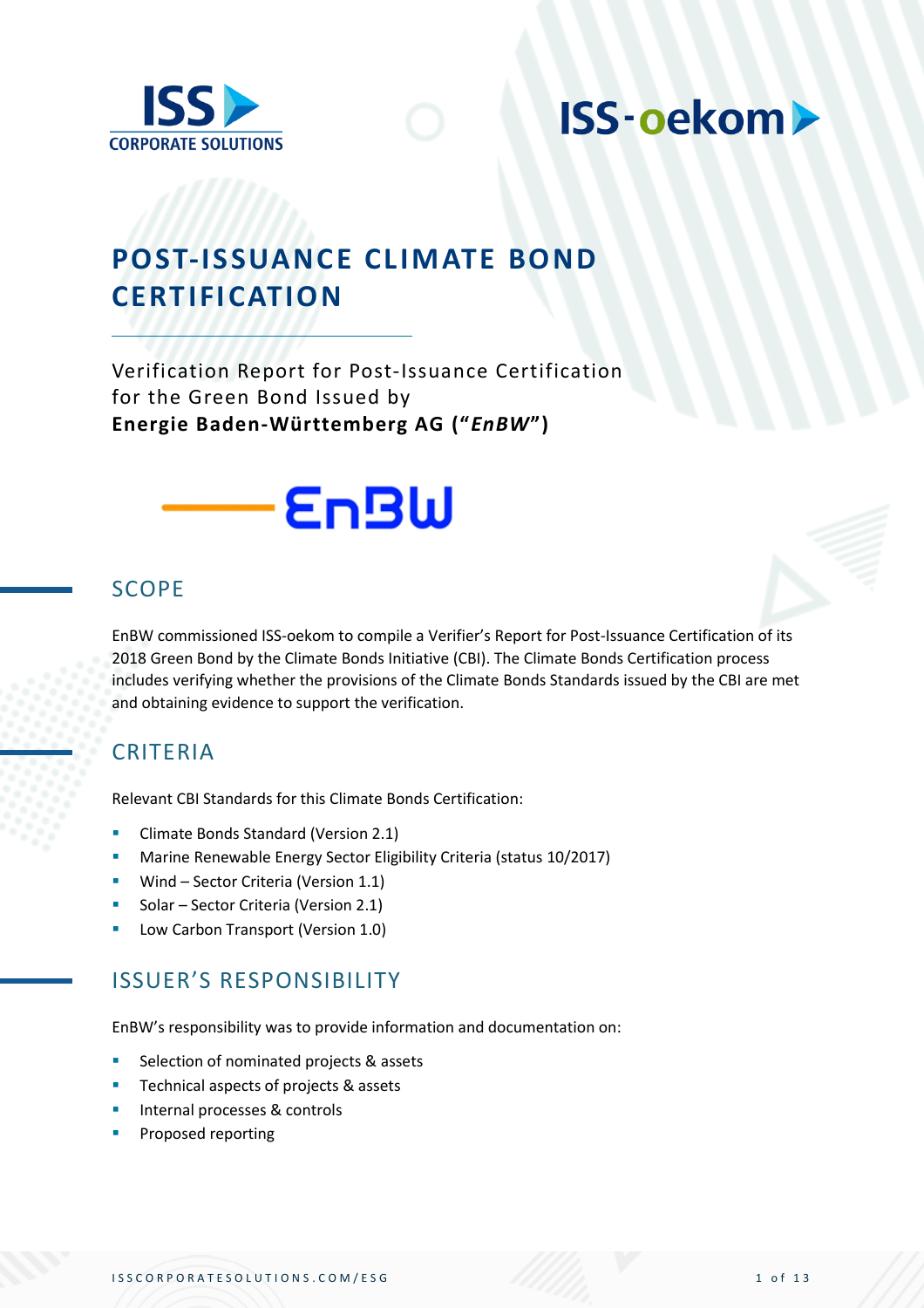### ISS-oekom's VERIFICATION PROCESS

EnBW

ISS-oekom is one of the world's leading independent environmental, social and governance (ESG) research, analysis and rating houses. The company has been actively involved in the sustainable capital markets for over 25 years. Since 2014, ISS-oekom has built up a reputation as a highlyreputed thought leader in the green and social bond market and has become one of the first CBI approved verifiers.

ISS-oekom has been conducted this independent Post-Issuance Verification Process of the green bond to be issued by EnBW based on the Climate Bond Standards 2.1. and in line with the limited assurance procedure defined by the International Standard on Assurance Engagements other than Audits or Reviews of Historical Financial Information (ISAE 3000).

ISS-oekom's approach to assess whether the issuer's Green Bond meets the criteria of the Climate Bond Standards 2.1. is as follows:

- The issuer provided an overview over the assets to be included in the Green Bond asset pool and the relevant processes and documentation regarding the proceeds (e.g. use of proceeds, management of proceeds) to ISS-oekom.
- The issuer filled in a questionnaire that covers all criteria of the Climate Bonds Standard 2.1.
- **•** The issuer provided background documents that elaborate further on the information mentioned in the questionnaire.
- **■** Using the questionnaire and background documents, ISS-oekom carried out an assessment of the CBI criteria. In case any answers were unclear, ISS-oekom contacted the issuer for more details and clarification.

The engagement with EnBW took place between October 2018 and October 2019.

### ISS-oekom's BUSINESS PRACTICES

ISS has conducted this verification in strict compliance with the ISS Code of Ethics, which lays out detailed requirements in integrity, transparency and objectivity for the ISS business and team members. It is designed to ensure that the verification is conducted independently and without any conflicts of interest with other parts of the ISS Group.

### RESTRICTION ON DISTRIBUTION AND USE OF REPORT

This Verification Report for Climate Bonds Certification including all documentation provided alongside is intended for the use of EnBW and the Climate Bonds Standard Board. The present document may be published by EnBW, CBI and ISS-oekom. CBI and ISS-oekom agree to publish the report with the consent of EnBW.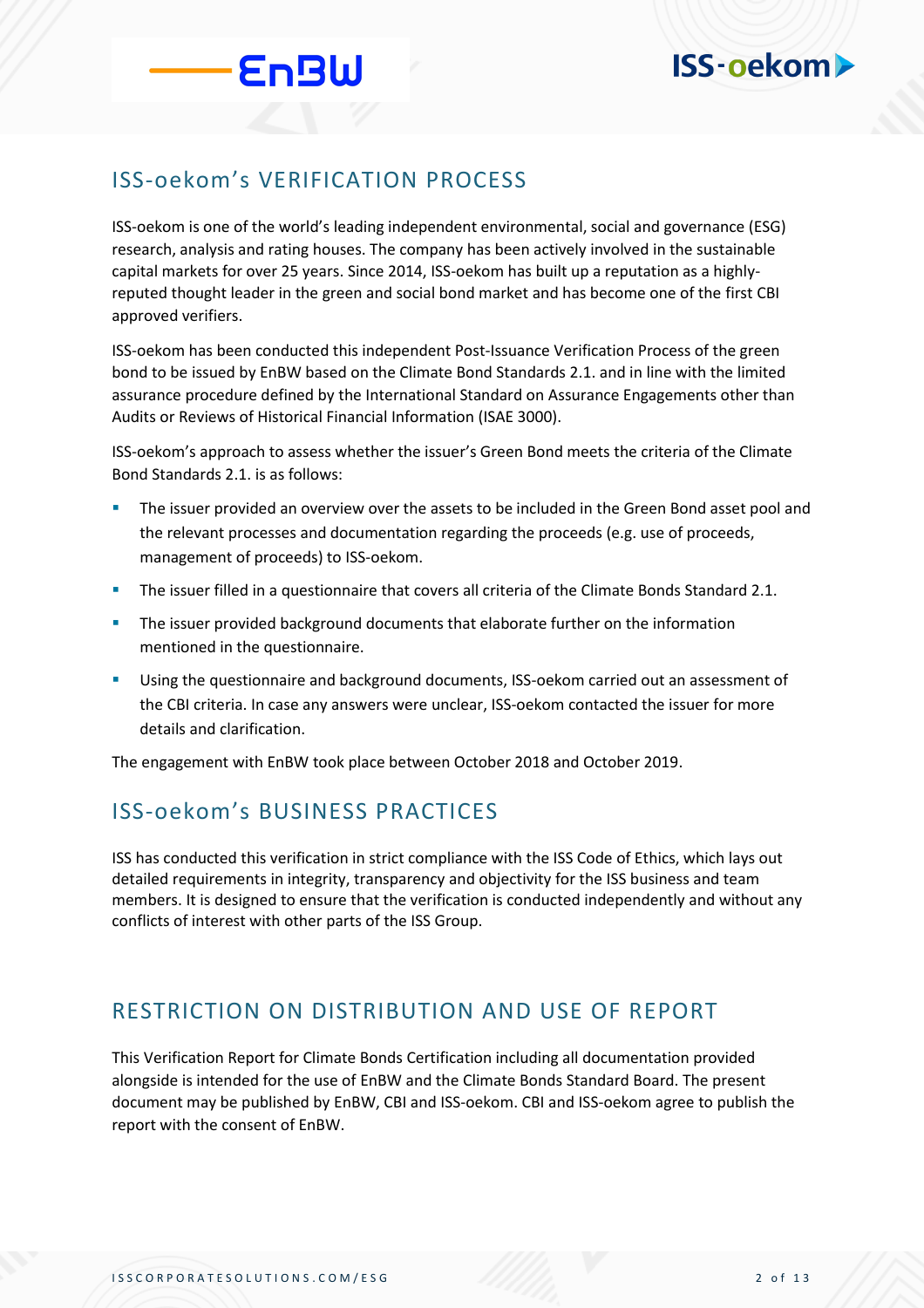



### OPINION

Based on the limited assurance procedures conducted and evidence obtained, nothing has come to our attention that causes us to believe that, in all material respects the EnBW's 2018 Green Bond is not in conformance with the Climate Bonds Standard's Post-Issuance Requirements.

1 leyes

R O B E R T H A ß L E R ISS-oekom Munich, 26 September 2019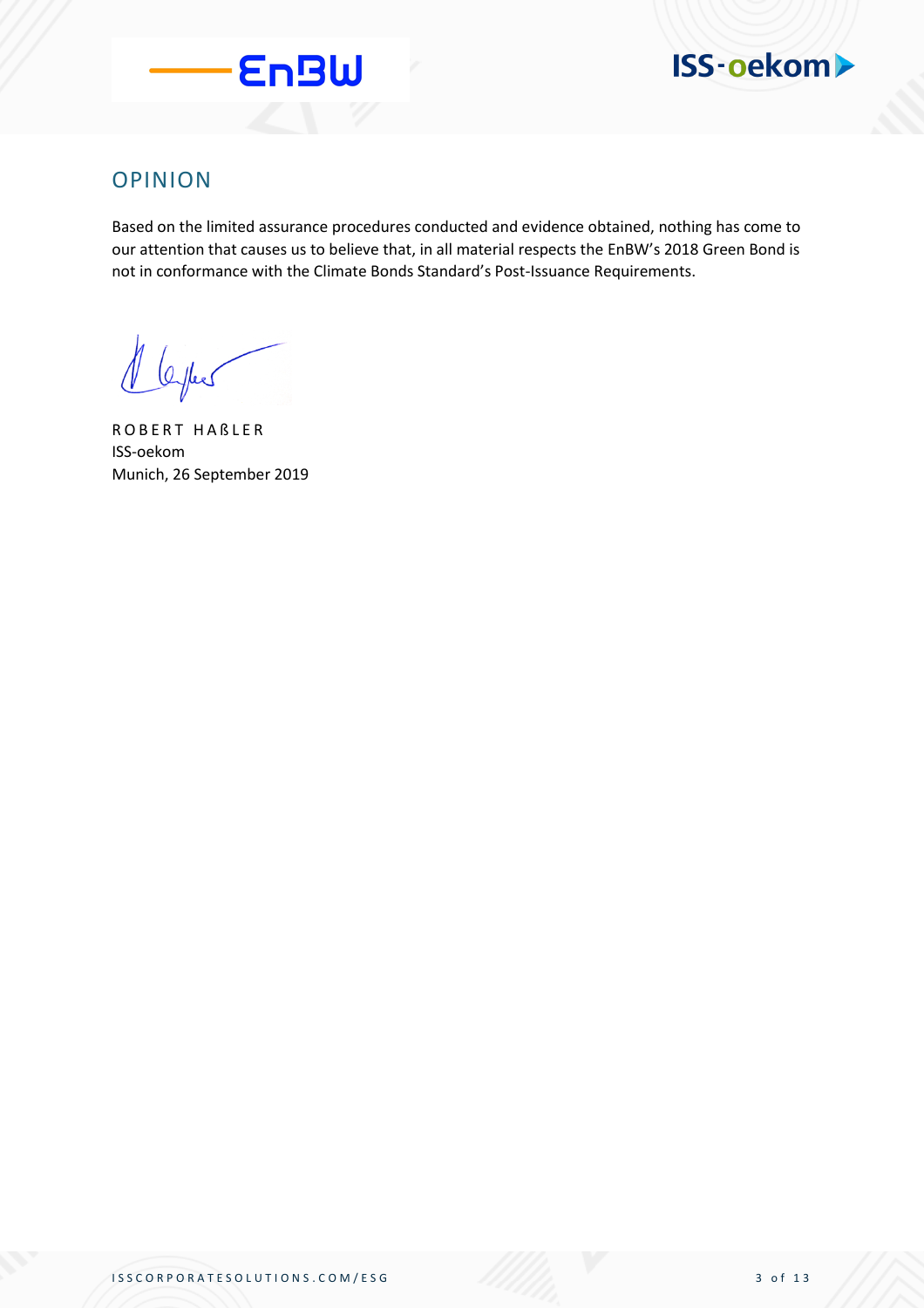

#### **Disclaimer**

Copyright © 2019 Institutional Shareholder Services Inc. ("ISS"). This document and all of the information contained in it is the property of ISS and/or its subsidiaries. The Information may not be reproduced or redisseminated in whole or in part without the prior written permission of ISS. While we exercise due care in compiling this document, we assume no liability with respect to the consequences of relying on this information for investment or other purposes. ISS makes no express or implied warranties or representations with respect to the information.

#### **About ISS-oekom and ISS ESG**

**EnBW** 

Since March 2018, ISS-oekom has been a member of the ISS family, sitting within the ISS ESG business unit, which also includes ISS-ethix and ISS-climate. ISS ESG provides high quality solutions for sustainable and responsible investment and corporate governance. The External Review team, covering Second Party Opinions (SPOs) and Climate Bond Certifications is made up of colleagues across ISS ESG, from ISS-oekom and ISS-climate.

Originally founded in 1993 and formerly known as oekom research AG, ISS-oekom is one of the world's leading ESG research and rating agencies for sustainable investments with an unsurpassed rating methodology and quality recognition. ISS-oekom analyzes businesses and countries with respect to their environmental social and governance performance. As an experienced partner of institutional investors and financial service providers, we analyse the level of responsibility exercised by equity and bond issuers towards society and the environment. Under the new ownership, ISSoekom completes the ESG research and RI services offerings of ISS, making it a worldwide pureplayer in the area of RI Research & Solutions. ISS-oekom is headed by Robert Haßler, former CEO and co-founder of oekom research AG. More information: www.oekom-research.com and [www.issgovernance.com.](http://www.issgovernance.com/)

#### Contact

Federico Pezzolato – SPO Business Manager ISS Corporate Solutions, 1 London Bridge, London, SE1 9BG tel: +44 (0) 203 192 5760 e-mail: [SPO@isscorporatesolutions.com](mailto:SPO@isscorporatesolutions.com)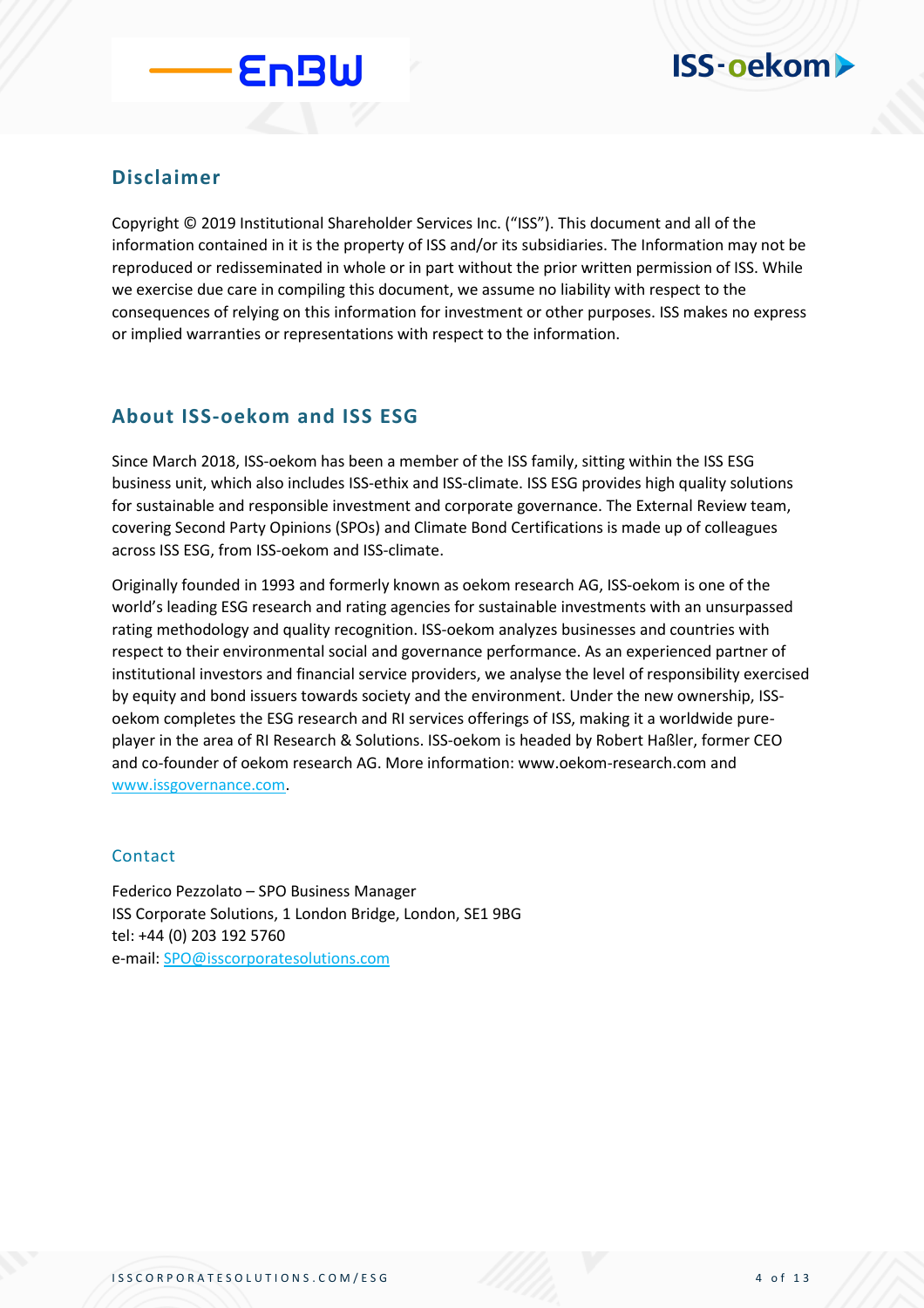



### ANNEXES

- Annex 1: Detailed Findings
- Annex 2: Detailed Findings Marine Renewable Energy Standards
- Annex 3: Detailed Findings Wind
- Annex 4: Detailed Findings Solar
- Annex 5: Detailed Findings Low Carbon Transport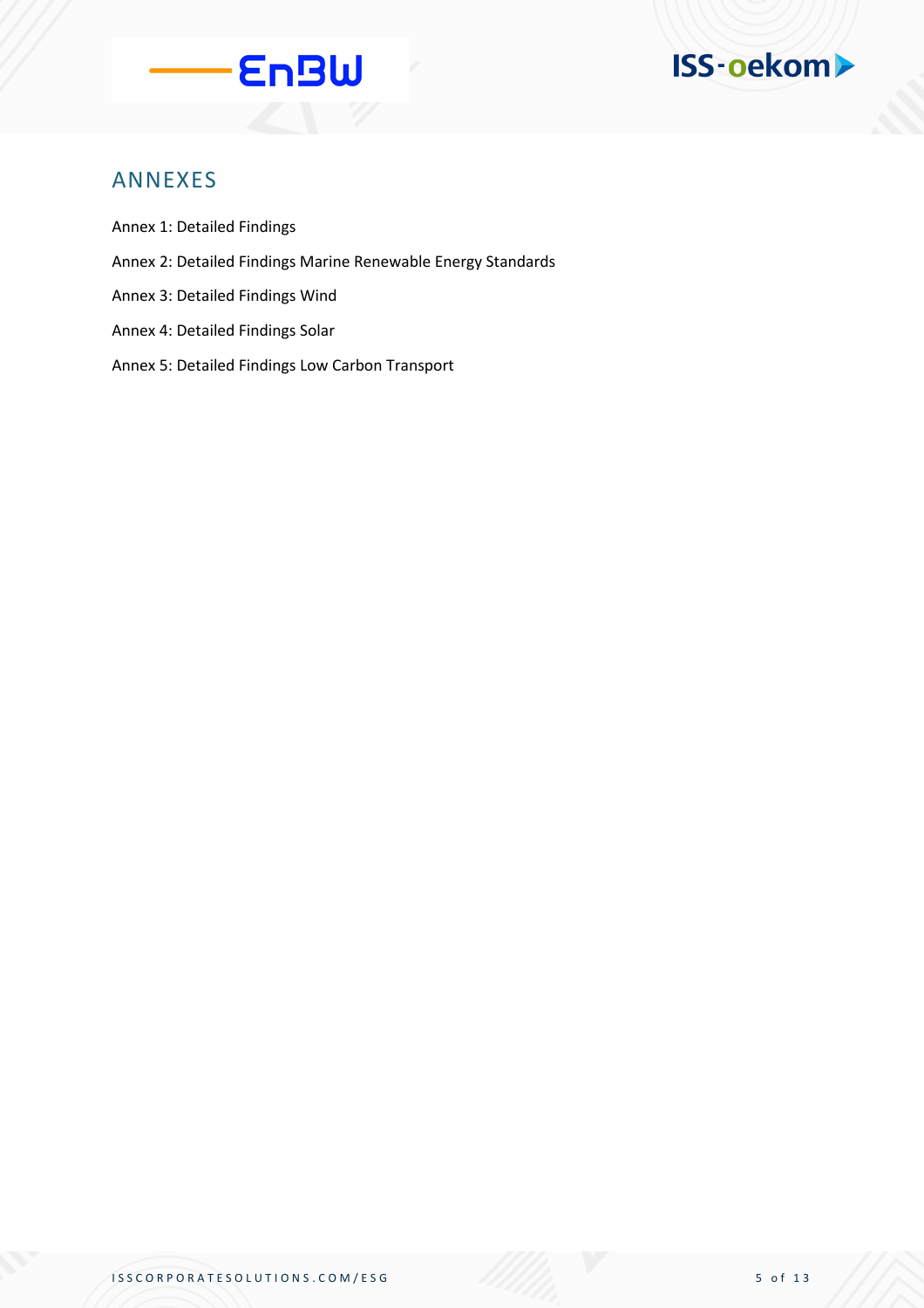

**EnBW** 

#### **4. NOMINATED PROJECTS & ASSETS**

|     | <b>REQUIREMENTS</b>                                                                                          | <b>FACTUAL FINDINGS</b>                                                                                                                                                                                                                                 | <b>ANALYSIS</b><br><b>AGAINST</b><br><b>REQUIREMENTS</b> |
|-----|--------------------------------------------------------------------------------------------------------------|---------------------------------------------------------------------------------------------------------------------------------------------------------------------------------------------------------------------------------------------------------|----------------------------------------------------------|
| 4.1 | Decision-making process to<br>determine the continuing<br>eligibility of nominated<br>projects and assets    | EnBW has defined an environmental<br>objective and has implemented processes<br>to determine the eligibility of nominated<br>assets.                                                                                                                    |                                                          |
| 4.2 | Conformance with the<br>Bond's documented<br>objectives and<br>requirements of Part B of<br>the CBI Standard | The full amount of the net proceeds is<br>distributed to Eligible assets related to<br>clean transportation and renewable energy<br>projects that conform with the relevant<br>eligibility requirements under part B of the<br>Climate Bonds Standards. |                                                          |
| 4.3 | No double nomination of<br>projects and assets                                                               | EnBW's selection method is designed to<br>ensure that assets are not nominated<br>twice. This is shown in the reporting.                                                                                                                                |                                                          |

### **5. USE OF PROCEEDS**

|     | <b>REQUIREMENTS</b>                                                     | <b>FACTUAL FINDINGS</b>                                                                                                                                                       | <b>ANALYSIS</b><br><b>AGAINST</b><br><b>REQUIREMENTS</b> |
|-----|-------------------------------------------------------------------------|-------------------------------------------------------------------------------------------------------------------------------------------------------------------------------|----------------------------------------------------------|
| 5.1 | Allocation of net proceeds<br>to nominated projects<br>and assets       | The full amount of the net proceeds has<br>been allocated to nominated Eligible<br>Assets.                                                                                    |                                                          |
| 5.2 | Allocation of funds within<br>24 months of issuance of<br>the bond      | The full amount of the net proceeds has<br>been allocated to nominated Eligible<br>Assets.                                                                                    |                                                          |
| 5.3 | Share of financing and<br>refinancing                                   | The net proceeds of the Green Bond were<br>exclusively used to finance or refinance<br>Eligible Assets identified by EnBW.                                                    |                                                          |
| 5.4 | Tracking of proceeds                                                    | The net proceeds of the bond are moved to<br>a Green Bond portfolio and are tracked by<br>the organisation.                                                                   |                                                          |
| 5.5 | Net loan and investment<br>proceeds to nominated<br>projects and assets | To ensure bond proceeds can be directed in<br>full to the Eligible Assets, the total capex of<br>the Eligible Projects are in many cases<br>greater than the allocated capex. |                                                          |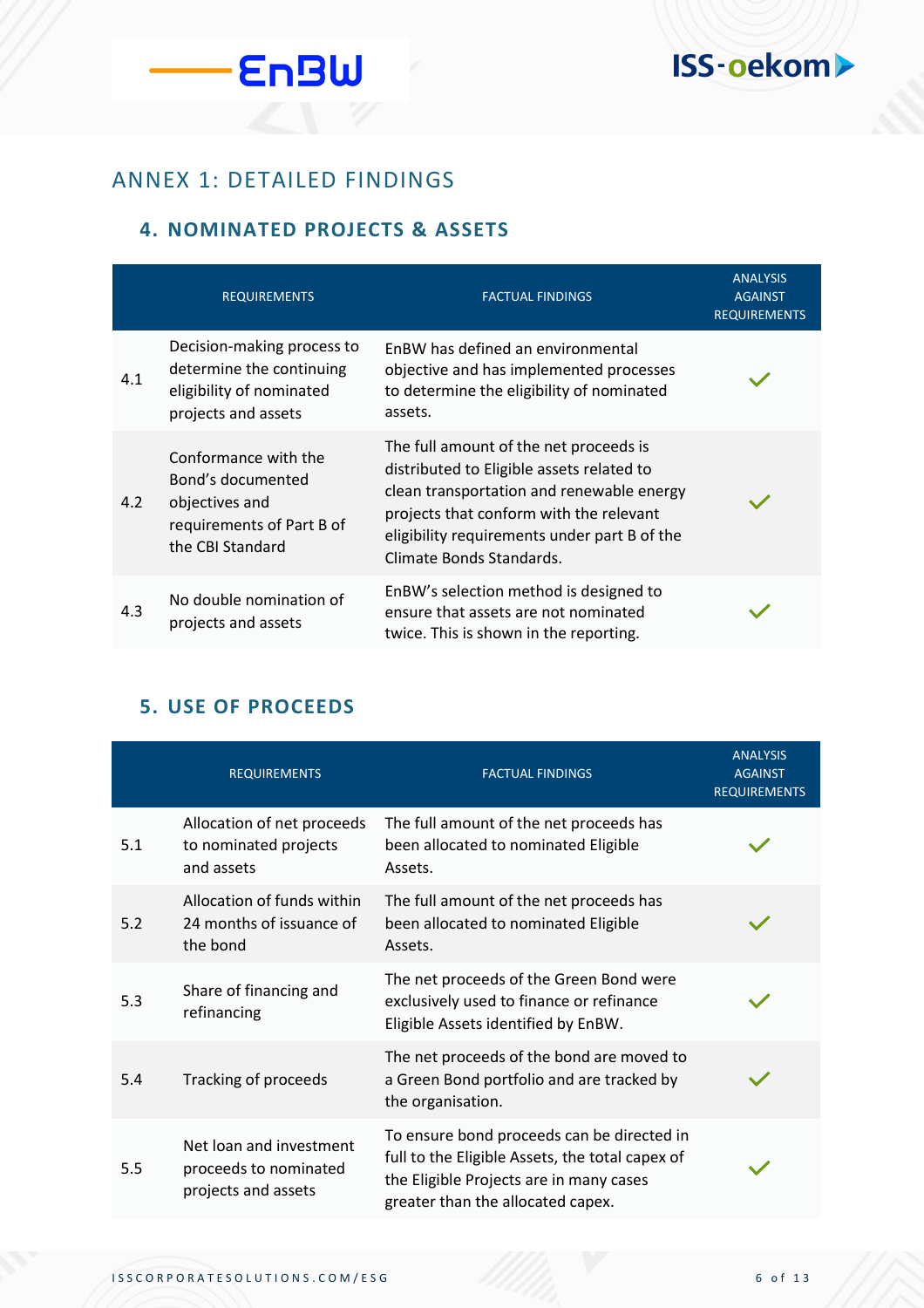

### **6. NON-CONTAMINATION OF PROCEEDS**

**EnBW** 

|     | <b>REQUIREMENTS</b>              | <b>FACTUAL FINDINGS</b>                                                                                                                                           | <b>ANALYSIS</b><br><b>AGAINST</b><br><b>REQUIREMENTS</b> |
|-----|----------------------------------|-------------------------------------------------------------------------------------------------------------------------------------------------------------------|----------------------------------------------------------|
| 6.1 | Tracking of proceeds             | EnBWs internal accounting system allows<br>to track and control at any point in time the<br>amount of funds that have been allocated<br>to an individual project. |                                                          |
| 6.2 | Non-contamination of<br>proceeds | Unallocated proceeds will only be held in<br>Investments in any form of cash, bank<br>deposit or other form of available current<br>financial assets.             |                                                          |
| 6.3 | Cases of force majeure           | Not applicable. All proceeds have been<br>allocated.                                                                                                              |                                                          |

### **7. CONFIDENTIALITY**

|     | <b>REQUIREMENTS</b>                        | <b>FACTUAL FINDINGS</b>                                                                                                                                                                                                                                   | <b>ANALYSIS</b><br><b>AGAINST</b><br><b>REQUIREMENTS</b> |
|-----|--------------------------------------------|-----------------------------------------------------------------------------------------------------------------------------------------------------------------------------------------------------------------------------------------------------------|----------------------------------------------------------|
| 7.1 | Description of the<br>projects             | The full amount of the net proceeds is<br>distributed to Eligible Assets related to the<br>aforementioned categories (see Page 1)<br>and conform with the relevant eligibility<br>requirements under part B of the Climate<br>Bonds Standards.            |                                                          |
| 7.2 | Disclosure of information<br>to the market | EnBW publishes a separate EnBW Green<br>Bond Impact Report next to its regular<br>Integrated Annual Report. Both documents<br>are publicly available on EnBW's website<br>https://www.enbw.com/company/investo<br>rs/news-and-publications/publications/) |                                                          |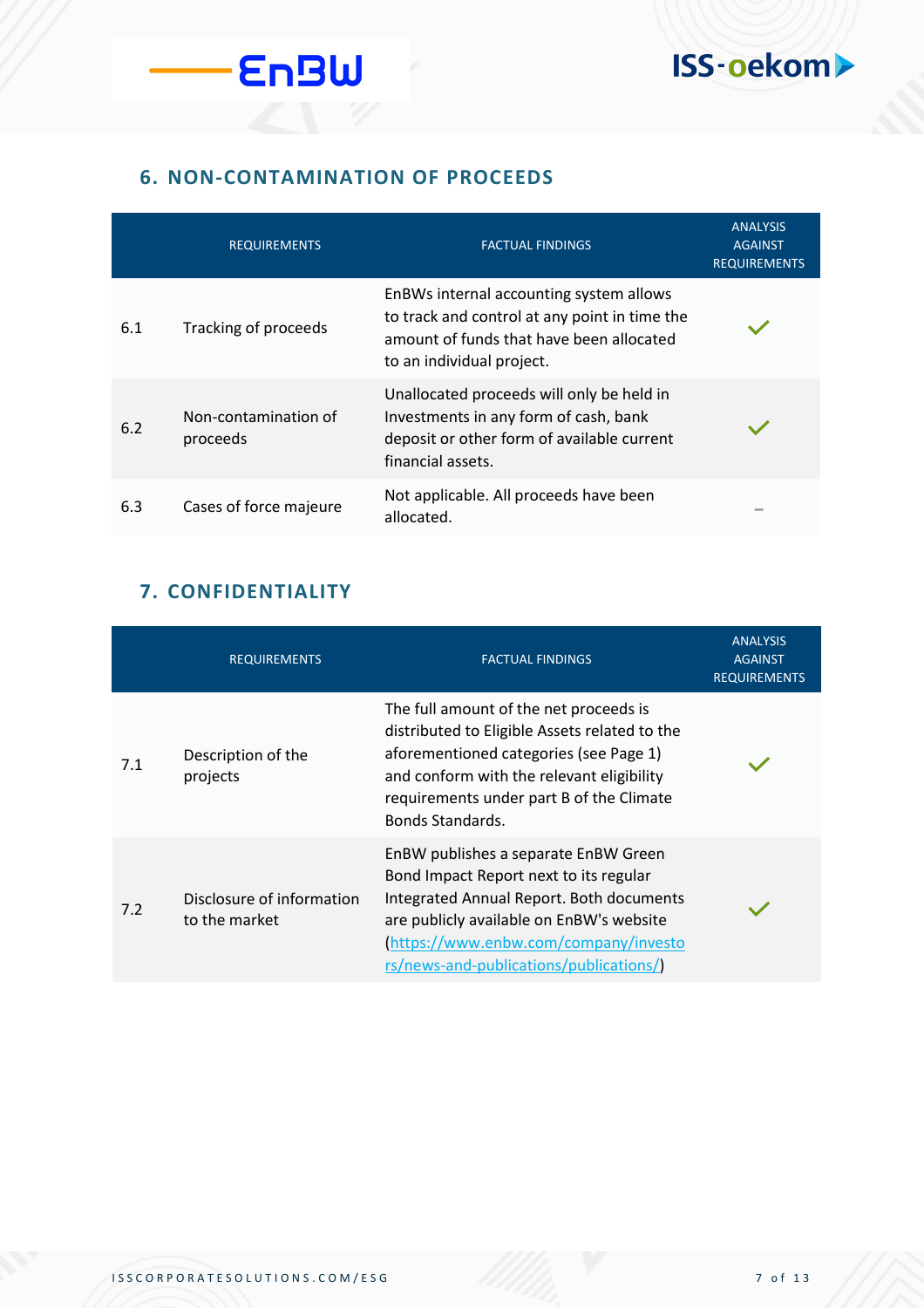

### **8. REPORTING**

|     | <b>REQUIREMENTS</b>      | <b>FACTUAL FINDINGS</b>                                                                                                                                                 | <b>ANALYSIS</b><br><b>AGAINST</b><br><b>REQUIREMENTS</b> |
|-----|--------------------------|-------------------------------------------------------------------------------------------------------------------------------------------------------------------------|----------------------------------------------------------|
|     |                          | EnBW publishes a separate EnBW Green<br>Bond Impact Report next to its regular<br>Integrated Annual Report. Both documents<br>are publicly available on EnBW's website: |                                                          |
| 8.1 | Description of reporting | - Green Bond Impact Reporting 2018:<br>https://www.enbw.com/enbw_com/berich<br>t/bericht 2018/investors/enbw-green-<br>bond-impact-report-2018.pdf                      |                                                          |
|     |                          | - Integrated Annual Report 2018:<br>https://www.enbw.com/enbw_com/berich<br>t/bericht 2018/downloads/integrated-<br>annual-report-2018.pdf                              |                                                          |

### **9. CLIMATE BOND TAXONOMY**

|     | <b>REQUIREMENTS</b>                  | <b>FACTUAL FINDINGS</b>                                                                                                                                                                                                                        | <b>ANALYSIS</b><br><b>AGAINST</b><br><b>REQUIREMENTS</b> |
|-----|--------------------------------------|------------------------------------------------------------------------------------------------------------------------------------------------------------------------------------------------------------------------------------------------|----------------------------------------------------------|
| 9.1 | Matching of Climate Bond<br>category | The full amount of the net proceeds is<br>distributed to Eligible Assets related to the<br>aforementioned categories (see Page 1)<br>and conform with the relevant eligibility<br>requirements under part B of the Climate<br>Bonds Standards. |                                                          |

### **10. TECHNICAL CRITERIA**

|      | <b>REQUIREMENTS</b>                                | <b>FACTUAL FINDINGS</b>                                                                                                                                                                                                   | <b>ANALYSIS</b><br><b>AGAINST</b><br><b>REQUIREMENTS</b> |
|------|----------------------------------------------------|---------------------------------------------------------------------------------------------------------------------------------------------------------------------------------------------------------------------------|----------------------------------------------------------|
| 10.1 | Sector-specific eligibility<br>criteria            | The full amount of the net proceeds is<br>distributed to Eligible Assets related to the<br>aforementioned categories (Page 1) and<br>conform with the eligibility requirements<br>under Climate Bonds Standards (part b). |                                                          |
| 10.2 | Bonds covering several<br>sector-specific criteria | Not applicable.                                                                                                                                                                                                           | $\equiv$                                                 |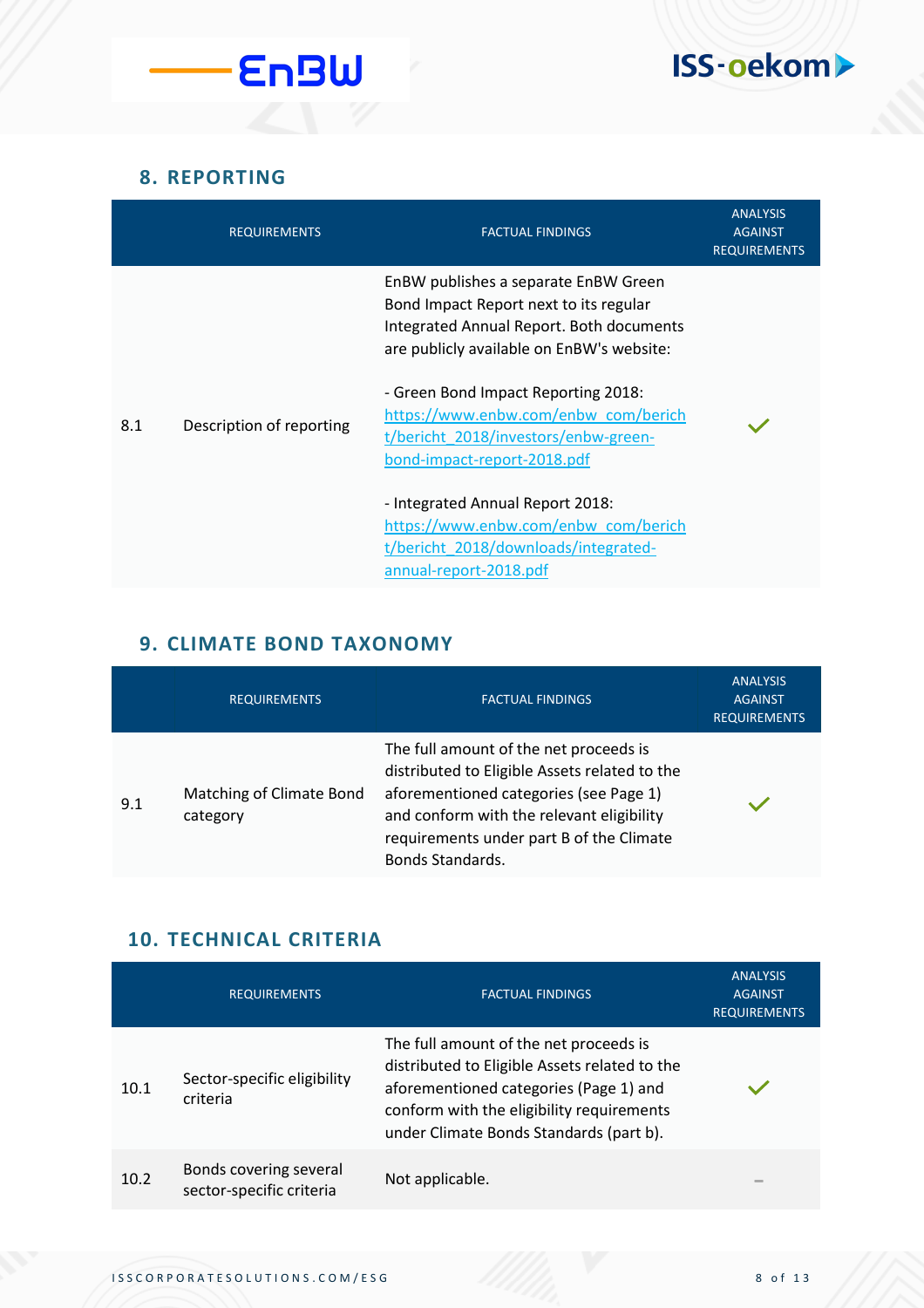

### **11. PROJECT HOLDING**

|      | <b>REQUIREMENTS</b>                                                                 | <b>FACTUAL FINDINGS</b>                                                                                               | <b>ANALYSIS</b><br><b>AGAINST</b><br><b>REQUIREMENTS</b> |
|------|-------------------------------------------------------------------------------------|-----------------------------------------------------------------------------------------------------------------------|----------------------------------------------------------|
| 11.1 | Holding of assets with a<br>fair market value at least<br>of the original amount at | The value of assets selected is equal to<br>principal amount of bond issuance as<br>external reporting of allocation. |                                                          |
|      | time of issuance                                                                    | <b>Additional Nominated Projects and Assets</b><br>will always meet the eligibility criteria.                         |                                                          |

### **12. SETTLEMENT PERIOD**

|      | <b>REQUIREMENTS</b>                                                         | <b>FACTUAL FINDINGS</b>                                                                                                        | <b>ANALYSIS</b><br><b>AGAINST</b><br><b>REQUIREMENTS</b> |
|------|-----------------------------------------------------------------------------|--------------------------------------------------------------------------------------------------------------------------------|----------------------------------------------------------|
| 12.1 | Description of the process<br>and timeline of<br>distribution of proceeds   | The full amount of the net proceeds has<br>been allocated to nominated Eligible Assets<br>as of December 2018.                 |                                                          |
| 12.2 | Description of process<br>regarding unallocated<br>proceeds after 24 months | Not applicable. The full amount of the net<br>proceeds has been allocated to nominated<br>Eligible Assets as of December 2018. | $\equiv$                                                 |

### **13. EARMARKING**

|      | <b>REQUIREMENTS</b>                                 | <b>FACTUAL FINDINGS</b>                                                                                                                                                                                                                                                                                  | <b>ANALYSIS</b><br><b>AGAINST</b><br><b>REQUIREMENTS</b> |
|------|-----------------------------------------------------|----------------------------------------------------------------------------------------------------------------------------------------------------------------------------------------------------------------------------------------------------------------------------------------------------------|----------------------------------------------------------|
| 13.1 | Description of<br>internal<br>earmarking<br>process | EnBW has set up a register and has put internal<br>systems in place to track the outstanding<br>proceeds of Green Financing instruments<br>internally. The earmarking of use of proceeds is<br>reflected in the management of the project list<br>and published in the EnBW Green Impact Report<br>2018. |                                                          |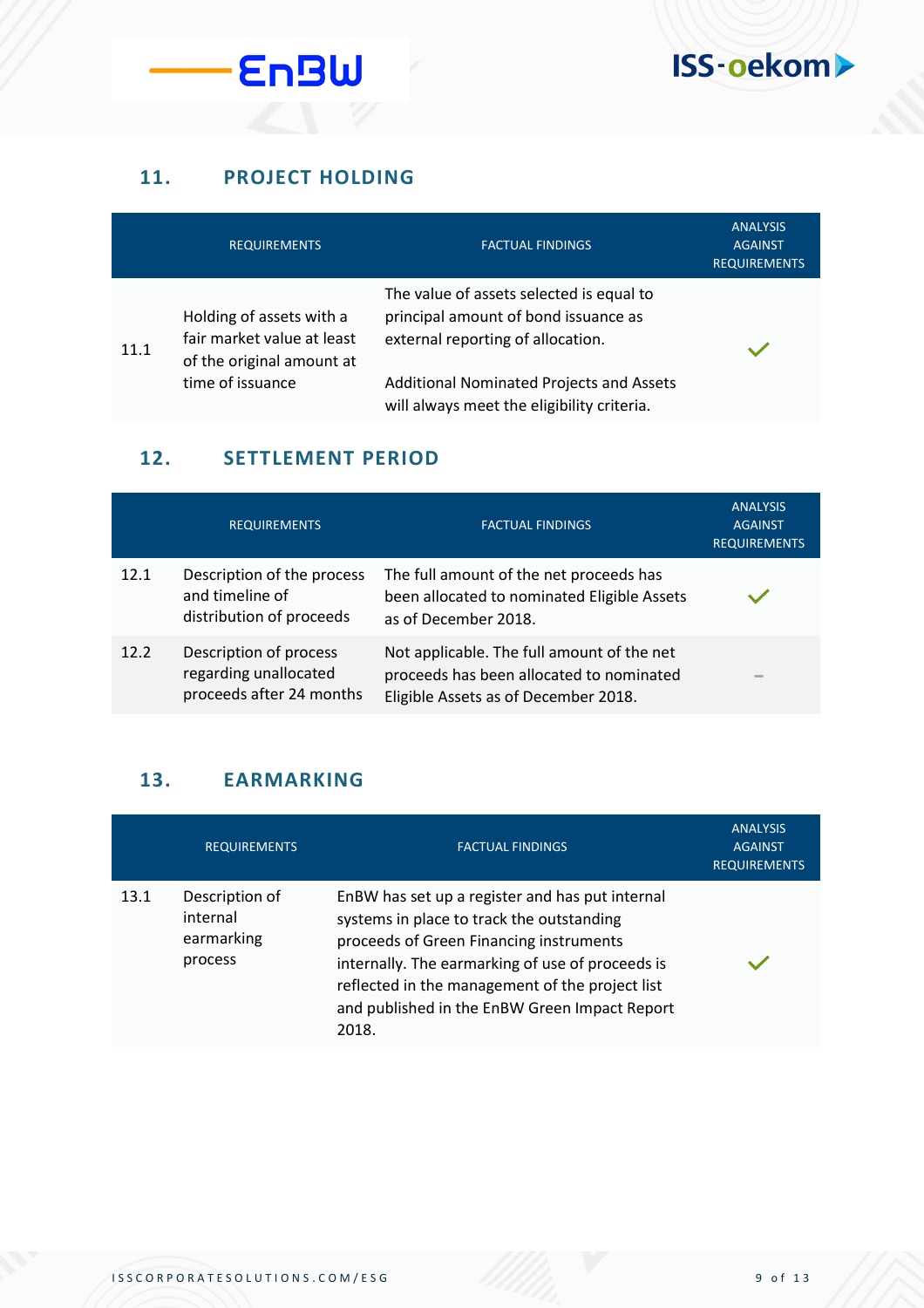## ANNEX 2: DETAILED FINDINGS MARINE RENEWABLE ENERGY

### **1. DISCLOSURE COMPONENT**

**EnBW** 

| <b>REQUIREMENTS</b>                                                                                                                                                                                                                 | <b>DISCLOSURE EVIDENCE</b><br>(information publicly available)                                                                                                                                                                                                                                                                                           | <b>FULFILS THE</b><br><b>REQUIREMENTS</b> |
|-------------------------------------------------------------------------------------------------------------------------------------------------------------------------------------------------------------------------------------|----------------------------------------------------------------------------------------------------------------------------------------------------------------------------------------------------------------------------------------------------------------------------------------------------------------------------------------------------------|-------------------------------------------|
| Project location and size,<br>including description of marine<br>coastal ecosystem in proximity<br>to planned installations, noting<br>for example whether located in<br>marine protected areas or<br>vulnerable marine ecosystems. | <b>Project Hohe See:</b><br>Germany North Sea, 71 turbines.<br><b>Project Albatros:</b><br>Germany North Sea, 16 turbines.                                                                                                                                                                                                                               |                                           |
| Projected lifespan of the<br>asset/project.                                                                                                                                                                                         | <b>Project Hohe See:</b><br>Expected lifespan of 25 years.<br><b>Project Albatros:</b><br>Expected lifespan of 25 years.                                                                                                                                                                                                                                 |                                           |
| Key stakeholders involved,<br>including other users of the<br>area and surrounding area (sea,<br>land or air depending on what is<br>applicable) of the facility (ies).                                                             | <b>Projects Hohe See and Albatros:</b><br>Relevant government bodies; environmental<br>nature conservation authorities and<br>organisations; fishermen organisations;<br>shipping and aviation authorities; local public<br>authorities; the public; and the Government of<br>the Netherlands for potential transboundary<br>impacts have been involved. |                                           |
| Description of the project<br>activities including details on<br>installation, operation and<br>decommissioning activities.                                                                                                         | <b>Projects Hohe See and Albatros:</b><br>Description of the project activities is available<br>on the projects' websites.                                                                                                                                                                                                                               |                                           |
| Expected/current facility<br>capacity and generation during<br>and after the life of the bond.                                                                                                                                      | <b>Project Hohe See:</b><br>497 MW expected capacity<br><b>Project Albatros:</b><br>112 MW expected capacity                                                                                                                                                                                                                                             |                                           |
| Details of where the energy<br>generated is being fed into, and<br>estimated impact of the grid<br>mix.                                                                                                                             | Project Hohe See: Hohe See will be connected<br>to BorWin 3 which is connected via a 130km<br>long cable to the coast, that is transported a<br>further 30km to Emden/east.<br>Project Albatros: Albatros will be connected to<br>BorWin 2 which is connected via a 125km long<br>cable to the coast, that is transported a further<br>75km to Diele.    |                                           |

**ISS-oekom>**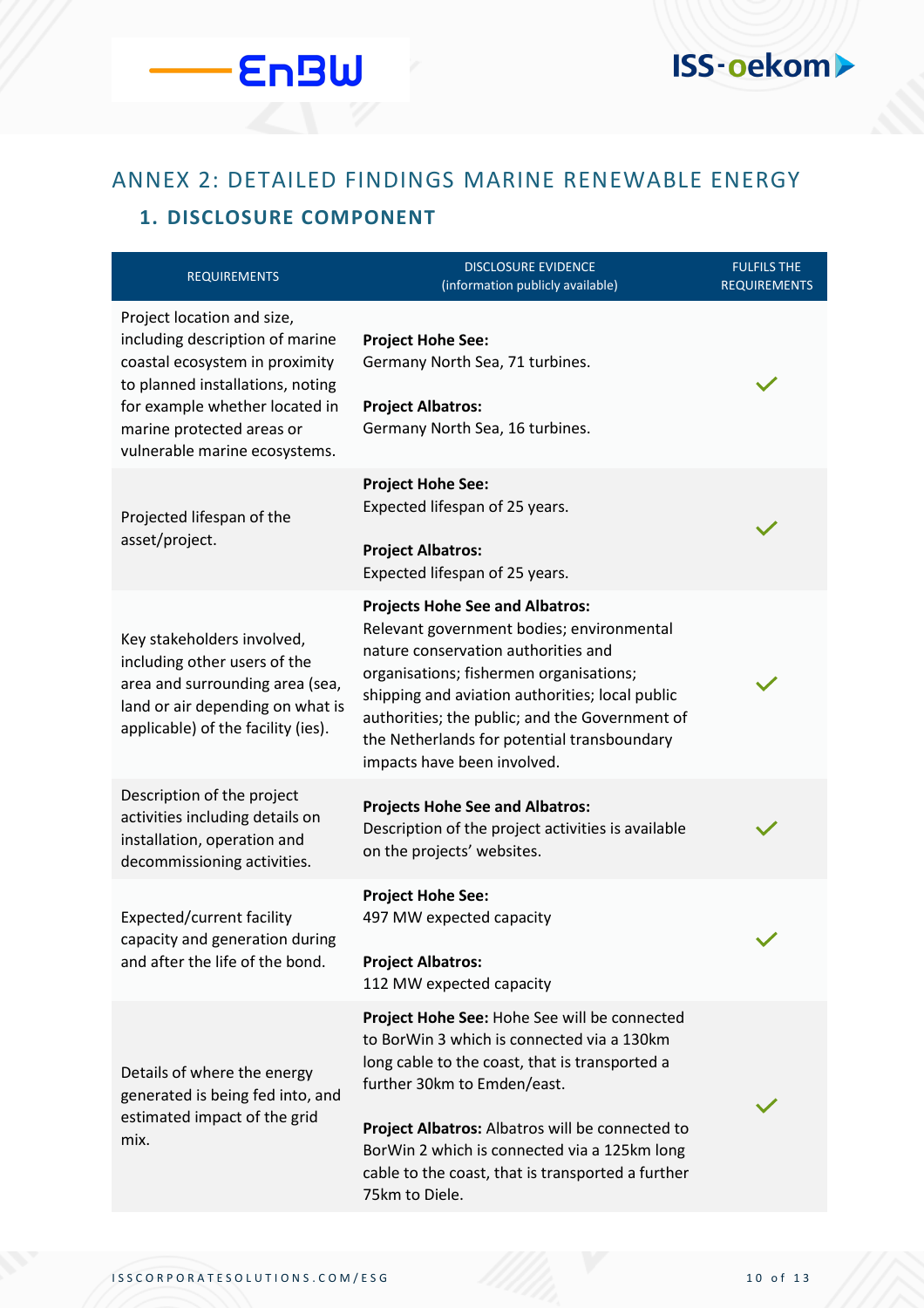| <b>REQUIREMENTS</b>                                                                                                                              | <b>DISCLOSURE EVIDENCE</b><br>(information publicly available)                                                                                                                                                                                                                                                                                                                                                                                                                                                                                                                                                                                                      | <b>FULFILS THE</b><br><b>REQUIREMENTS</b> |
|--------------------------------------------------------------------------------------------------------------------------------------------------|---------------------------------------------------------------------------------------------------------------------------------------------------------------------------------------------------------------------------------------------------------------------------------------------------------------------------------------------------------------------------------------------------------------------------------------------------------------------------------------------------------------------------------------------------------------------------------------------------------------------------------------------------------------------|-------------------------------------------|
| Projected avoided GHG<br>emissions compared to fossil<br>fuel counterfactual (in kgCO <sub>2</sub> e)<br>using recognised conversion<br>factors. | <b>Projects Hohe See and Albatros:</b><br>Expected savings of 1.9 million tonnes of $CO2$ /<br>year (of which 50.11% is attributed to EnBW).                                                                                                                                                                                                                                                                                                                                                                                                                                                                                                                        |                                           |
| The planning standards,<br>environmental regulations and<br>other regulations that the<br>project has been required to<br>comply with.           | <b>Projects Hohe See and Albatros:</b><br>The construction and operation of an offshore<br>wind farm in the German EEZ, the area<br>between 12 and 200 nautical miles from the<br>German coast, requires a planning licence or<br>approval decision (BSH Licence) and 'releases'<br>(BSH Releases) from the Federal Maritime and<br>Hydrographic Agency of Germany based on the<br>Act on Marine Facilities.<br>A BSH Licence covers in principle all planning<br>consents required for an offshore wind farm (a<br>'one stop shop' approach to permitting), except<br>for those consents required for the<br>construction and operation of the grid<br>connection. |                                           |

#### **2. Mitigation Component**

**EnBW** 

The EnBW's Green Bond Asset Pool is in line with the Mitigation Component of the Climate Bonds Initiative as it is entirely dedicated to renewable energy.

### **3. Adaptation & Resilience Requirements**

|               | <b>REQUIREMENTS</b>                                                                                                               | <b>FACTUAL FINDINGS</b>                                                                                                                                                                                                                             | <b>ANALYSIS</b><br><b>AGAINST</b><br><b>REQUIREMENTS</b> |
|---------------|-----------------------------------------------------------------------------------------------------------------------------------|-----------------------------------------------------------------------------------------------------------------------------------------------------------------------------------------------------------------------------------------------------|----------------------------------------------------------|
|               | Processes are in place to<br>assess key risks to the assets<br>from a changing climate and<br>its impact on marine<br>conditions. | Both projects underwent an EIA which<br>takes into consideration risks and impacts.                                                                                                                                                                 |                                                          |
| $\mathcal{P}$ | Processes are in place to<br>assess improvements and<br>impacts the assets have on<br>the resilience of other<br>stakeholders.    | Impacts on the resilience of stakeholders<br>are subject to existing regulatory<br>requirements (Environmental Permits and<br>EIAs) covered by national law (Germany)<br>for both projects, accounting for 100% of<br>the offshore wind asset pool. |                                                          |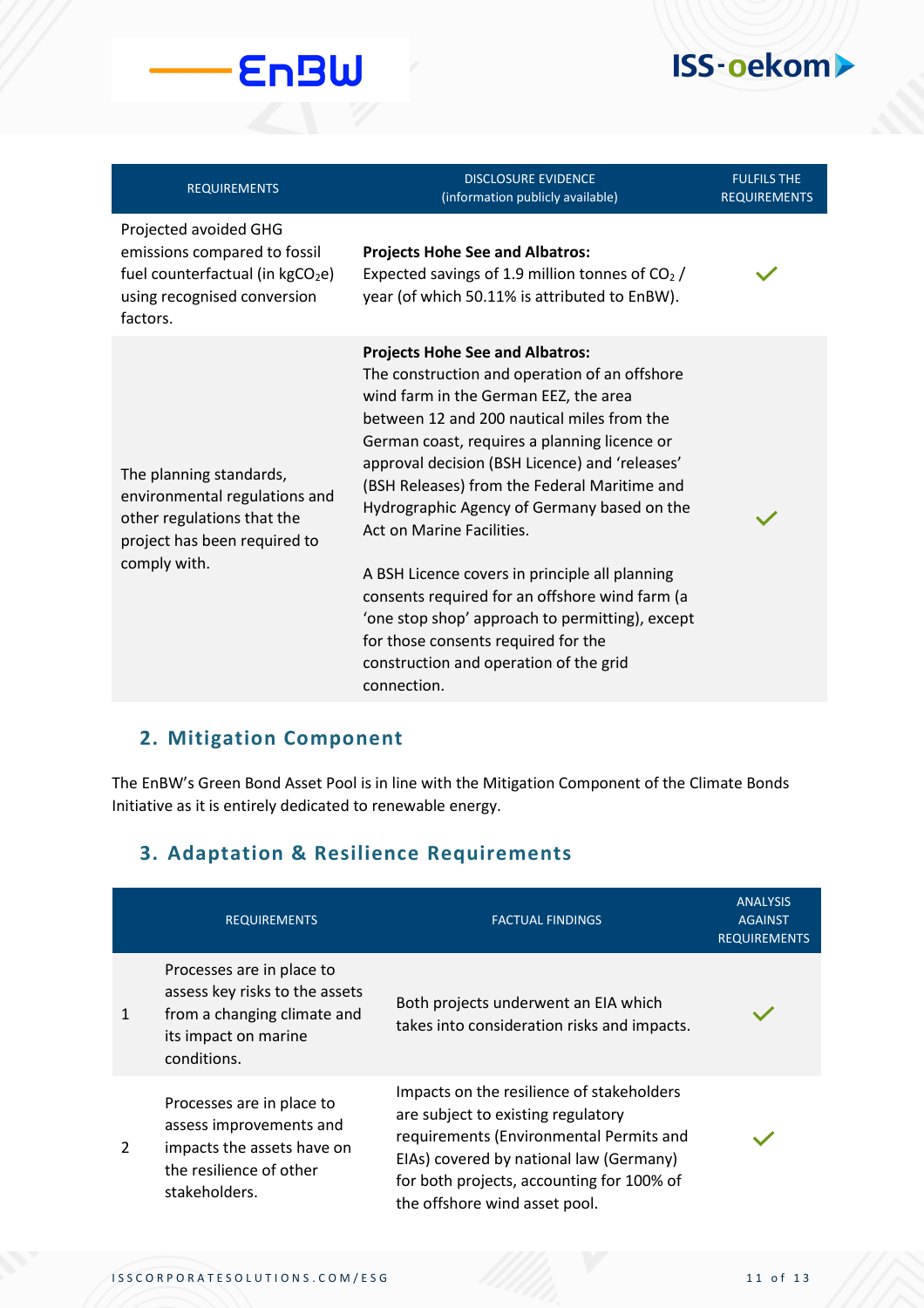|     | <b>REQUIREMENTS</b>                                                                                                                                                   | <b>FACTUAL FINDINGS</b>                                                                                                                                                                                                                                                                                                                          | <b>ANALYSIS</b><br><b>AGAINST</b><br>REQUIREMENTS |
|-----|-----------------------------------------------------------------------------------------------------------------------------------------------------------------------|--------------------------------------------------------------------------------------------------------------------------------------------------------------------------------------------------------------------------------------------------------------------------------------------------------------------------------------------------|---------------------------------------------------|
| 3   | An adaptation plan has been<br>designed and is being<br>implemented to address the<br>risks identified in assessments<br>outlined above.                              | For two projects, accounting for 100% of<br>the offshore wind asset pool, monitoring,<br>implementation, prevention, and response<br>measures are in place to address identified<br>risks.                                                                                                                                                       |                                                   |
| 3.1 | Inspections are carried out<br>regularly and there is a<br>maintenance regime for<br>future inspection.                                                               | For two projects, accounting for 100% of<br>the offshore wind asset pool, maintenance<br>is provided by a specialised O&M<br>Contractor.                                                                                                                                                                                                         |                                                   |
| 4   | Involvement in stakeholder<br>engagement and collaboration                                                                                                            | Two projects, accounting for 100% of the<br>asset pool, have carried out close<br>collaborations with stakeholders in order<br>to promote resilience and adaptation.                                                                                                                                                                             |                                                   |
| 5   | The assets do not put at risk<br>or endangered species or<br>habitats or unduly impact<br>ecosystem services. If so,<br>mitigation measures have<br>been implemented. | Two projects, accounting for 100% of the<br>offshore wind asset pool, have avifauna<br>monitoring plans and other mitigation<br>measures in place to minimise impact on<br>endangered species and the ecosystem, or<br>are subject to existing regulatory<br>requirements (Environmental Permits and<br>EIAs) covered by national law (Germany). |                                                   |
| 5.1 | Waste is responsibly dealt<br>with. Recycling is in place<br>where possible.                                                                                          | Two projects, accounting for 100% of the<br>asset pool, include waste disposal<br>measures, or are subject to regulatory<br>requirements (Environmental Permits and<br>EIAs) covered by national law (Germany).                                                                                                                                  |                                                   |
| 5.2 | Potential risks for accidental<br>site contamination have been<br>recognised. Steps have been<br>taken to minimise these risks.                                       | Two projects, accounting for 100% of the<br>asset pool, include measures to minimise<br>risks for accidental site contamination, or<br>are subject to regulatory requirements<br>(Environmental Permits/ EIAs) covered by<br>national law (Germany and Netherlands).                                                                             |                                                   |
| 5.3 | Plant decommissioning is<br>planned to consider the<br>environmental impacts.                                                                                         | Two projects, accounting for 100% of the<br>offshore wind asset pool, include measures<br>for responsible decommissioning.                                                                                                                                                                                                                       |                                                   |
| 5.4 | Plans and processes are in<br>place to effectively manage<br>and minimise conflicts with<br>other users of the marine and<br>coastal space.                           | Two projects, accounting for 100% of the<br>offshore wind asset pool, include measures<br>to minimise navigational risks to maritime<br>traffic and aviation.                                                                                                                                                                                    |                                                   |

**EnBW**